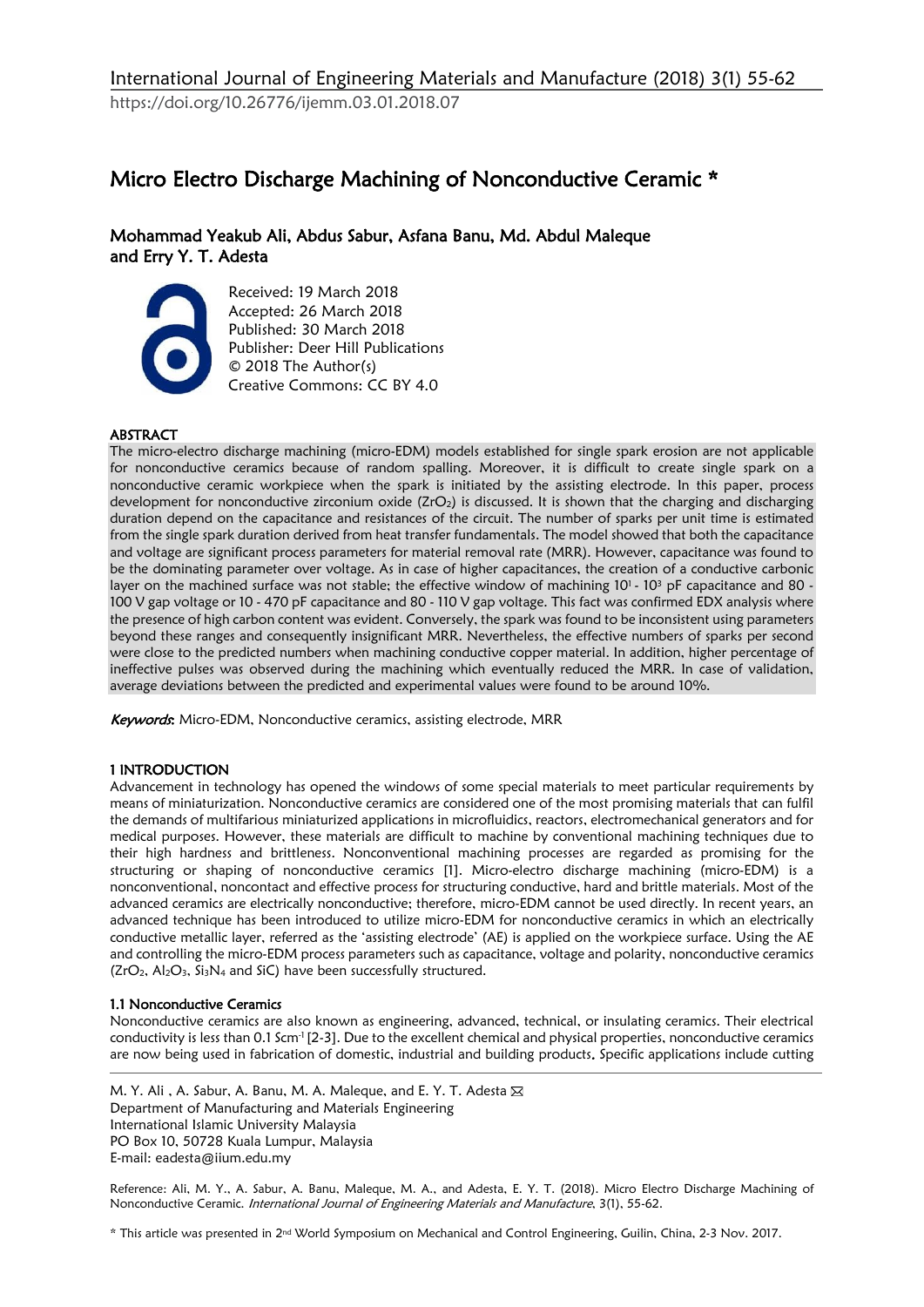tools, self-lubricating bearings, turbine blades, internal combustion engines, heat exchangers, ballistic armour, ceramic composite automotive brakes, diesel particulate filters, piezo-ceramic sensors and a wide variety of prosthetic products. Currently, nonconductive ceramic materials are used in the biomedical field to fabricate femoral heads and acetabular cups for total hip replacement, dental implants and restorations, bone fillers and scaffolds for tissue engineering. Nano-structured alumina  $(A_1 \Omega_3)$  and zirconia ( $ZrO_2$ ) based ceramics and composites or non-oxide ceramics could be potential candidate material for biomedical applications in the near future [4].

#### 1.2 Micro-electro Discharge Machining

Micro-electro discharge machining (Micro-EDM) is an electro-thermal material removal process which is used for manufacturing three-dimensional micro-components. In this machining process, a series of electrical sparks or discharges occurs rapidly in a short span of time within a constant spark gap between the tool electrode and the workpiece. It is a complex process in which thermodynamic, hydrodynamic, electromagnetic and electrodynamic processes are involved. Any material having a minimal electrical conductivity of 0.1 Scm<sup>-1</sup> can be machined by micro-EDM irrespective of its hardness and brittleness [3]. In micro-EDM, thermal energy evolved from the electrical sparks flows into the electrode, workpiece and dielectric fluid. A fraction of the heat is conducted through the workpiece and an enormous temperature rise causes melting and vaporization of a small amount of material from the workpiece [5]. In this way a micro-crater is formed in every effective spark. Thus, theoretical models of material removal rate (MRR) and average surface roughness ( $R_a$ ) in micro-EDM of conductive materials have been developed based on electrical circuit and heat conduction theories considering the material removal by melting and vaporization [6-8]. However, the micro-EDM process can also be used for micro-structuring of electrically nonconductive ceramics applying AE [3]. In micro-EDM of nonconductive ceramics, material is removed by melting, vaporization and spalling [9].

In micro-EDM of nonconductive ceramics, after the removal of the initially applied assisting electrode, a layer of pyrolytic carbon (PyC) would be deposited on the workpiece surface, disassociating the carbonic dielectric in the absence of oxygen at the higher temperature. The new layer would have the threshold of electrical conductivity for continuation of the machining, resulting in material removal by melting, vaporization and spalling. Since the melting, vaporization and spalling is the effect of energy and energy is the function of capacitance and voltage in a RC pulse circuit, it is postulated that MRR would have a functional relationship with capacitance and voltage. The models of micro-EDM for nonconductive ceramics can certainly contribute towards making the process user-friendly and helping machining parameters selection for desired outputs.

In micro-EDM, the discharge duration and supplied energy are much lower than EDM, with discharge duration limited to around 100 ns and the amount of supplied energy being about 10  $\mu$ J.



Figure 1: Schematic diagram of relaxation type pulse generator in EDM [12]



Figure 2: Schematic diagram of transistor type pulse generator in EDM [12]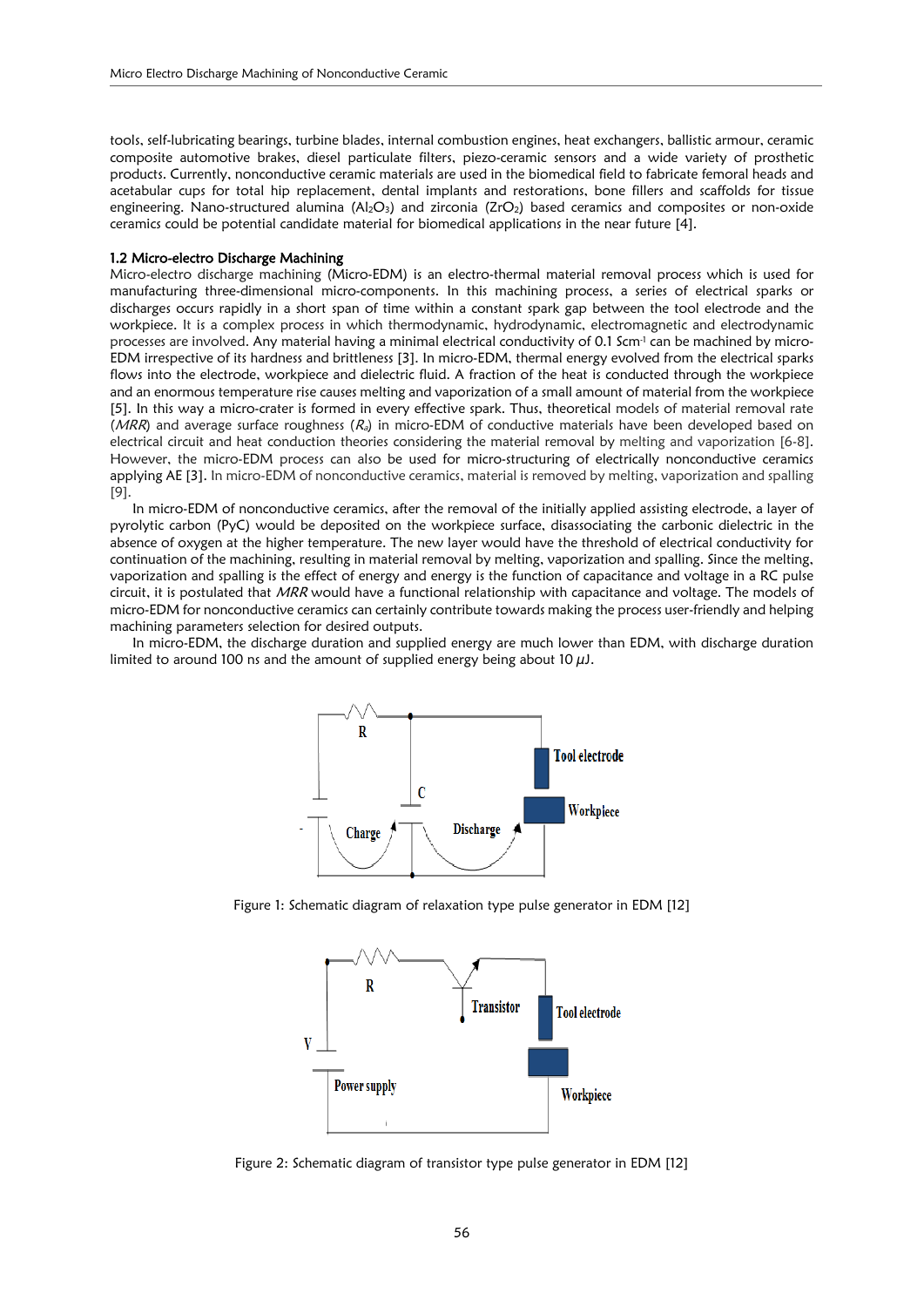However, the power density is higher in micro-EDM [10-11]. To create the pulses, relaxation or transistor type generators can be used. Schematic diagrams of relaxation and transistor type pulse generators are shown in Figure 1 and Figure 2 respectively. In a relaxation type generator, resistance and capacitance are connected to the circuit in which the capacitor charging and discharging occur alternatively. Using this circuit, discharge can be created with a high peak current for a short duration. Current and gap voltage are controlled at a predefined level throughout the pulse on-time. In a transistor type pulse generator, a series of resistance and transistors are connected in series as a switching device. This circuit can provide longer discharge duration with a larger peak current. The transistor type circuit has a longer ignition delay time.

Generator selection in micro-EDM depends on the desired machining outputs. The transistor type generator is capable of creating a higher energy with a larger peak current and longer discharge duration. On the other hand, the RC pulse generator can be controlled precisely to generate very low energy with a shorter discharge duration [12]. Therefore, the RC pulse generator is used as the pulse creator in micro-EDM to produce highly precise microstructures [13]. A multi-purpose miniature machine tool (DT-110, Mikrotools Inc., Singapore) has been manufactured for micromachining with high precision in which a RC pulse circuit is used [14-15].

As a noncontact machining process, micro-EDM is capable of machining any material which is electrically conductive, irrespective of its hardness, shape and strength [16]. Micro-EDM is useful in producing three-dimensional micro-structures with a higher MRR, a machining accuracy of 1-5  $\mu$ m and an aspect ratio of more than 20 [17]. A minimum feature of 10  $\mu$ m is possible in fabricating precise micro-hole, micro-mechanical parts, milling tools and complex micro-structures by micro-EDM [18].

#### 1.3 Assisting Electrode

AE is an additional conductive layer on the workpiece that is applied to initiate sparks during machining or structuring of nonconductive ceramic materials [19]. There are two methods of applying AE. In the first method, AE is adhered onto the workpiece to start machining. Once the AE layer finishes, carbon molecule cracked from carbonic dielectric is deposited on the machined surface and a conductive thin layer is generated which assists in creating a further spark. The adhesive copper or aluminium foil, coated graphite, silver varnish, sputtered workpiece material with copper, silver or gold are the main materials used as AE. A schematic diagram of micro-EDM of nonconductive ceramics using fixed AE is shown in Figure 3. In the second method, conductive metallic AE foil or sheet is continuously fed into the machining zone by a servo mechanism as shown in Figure 4. Electro discharge (ED) milling of Al<sub>2</sub>O<sub>3</sub> has been successfully accomplished using the continuously feeding AE method and it is considered a suitable process for large area machining [20]. In this process, a steel wheel is used as a tool electrode mounted on a rotary spindle driven by an AC motor. The tool electrode and the AE are connected to the positive and negative poles of the pulse generator respectively.

This paper presents the research development in micro-EDM of nonconductive ceramic materials. Micromachining techniques were discussed briefly to justify the selection of micro-EDM for this study. Basic principles, process parameters and characteristics of micro-EDM were highlighted. Assisting electrode techniques and material removal mechanisms in micro-EDM of nonconductive ceramic materials were discussed extensively. Special focus was given in exploring the theoretical modelling in micro-EDM of nonconductive ceramic materials. From the review, it appeared that the most of existing micro-EDM theoretical models are not applicable for nonconductive ceramic materials which results in the need to develop new models for process characteristics.



Figure 3: Schematic diagram of micro-EDM of nonconductive ceramics with fixed AE [2]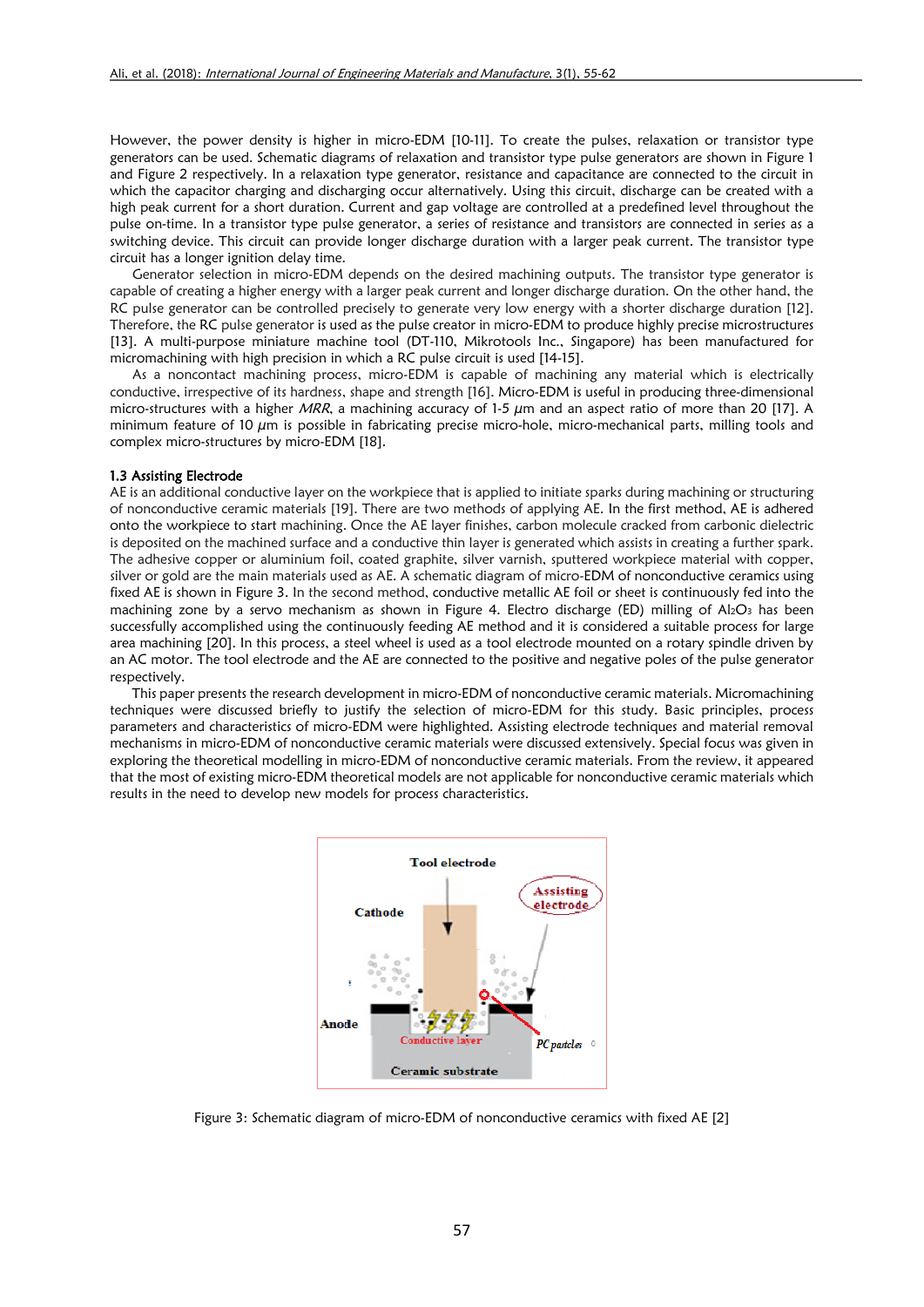

Figure 4: ED milling of nonconductive ceramics [21]

#### 2 EFFECT OF DIFFERENT PULSES ON MRR

Pulses were recorded during micro-EDM of ZrO<sub>2</sub> and five categories of pulses have been identified which are as follows:

#### 2.1 Normal (effective) Pulse:

Normal pulses are produced when the capacitor is fully charged before the spark and fully discharged during the sparks. One of the images of effective pulse is shown in Figure 5. Normal pulses are effective in material removal because of the maximum energy supply by the circuit. Normal pulses were observed during the machining of Cu AE and during the initial stage of ceramic removal. According to Figure 5, The spark had occurred after the completion of charging, without any delay. The discharge shape was almost vertical, which indicates that there was no resistance between the tool and workpiece. The calculated spark number is 909090 for  $R = 10^3 \Omega$  and  $C = 220$  pF. From Figure 5, it is obvious that the effective sparks recorded by oscilloscope to be 902000 which agrees with the calculated value.



Figure 5: Normal pulse at  $C = 220$  pF and  $V = 110$  V

# 2.2 Pulse During Cutting Ceramics

One of the images of ceramic pulses is shown in Figure 6. Once the copper AE was finished, sparks began to occur between PyC AE and the tool electrode, removing ceramic material. At the beginning of ceramic machining, the normal shape of voltage signal was observed in the charging stage. As the machining progressed, pulses began to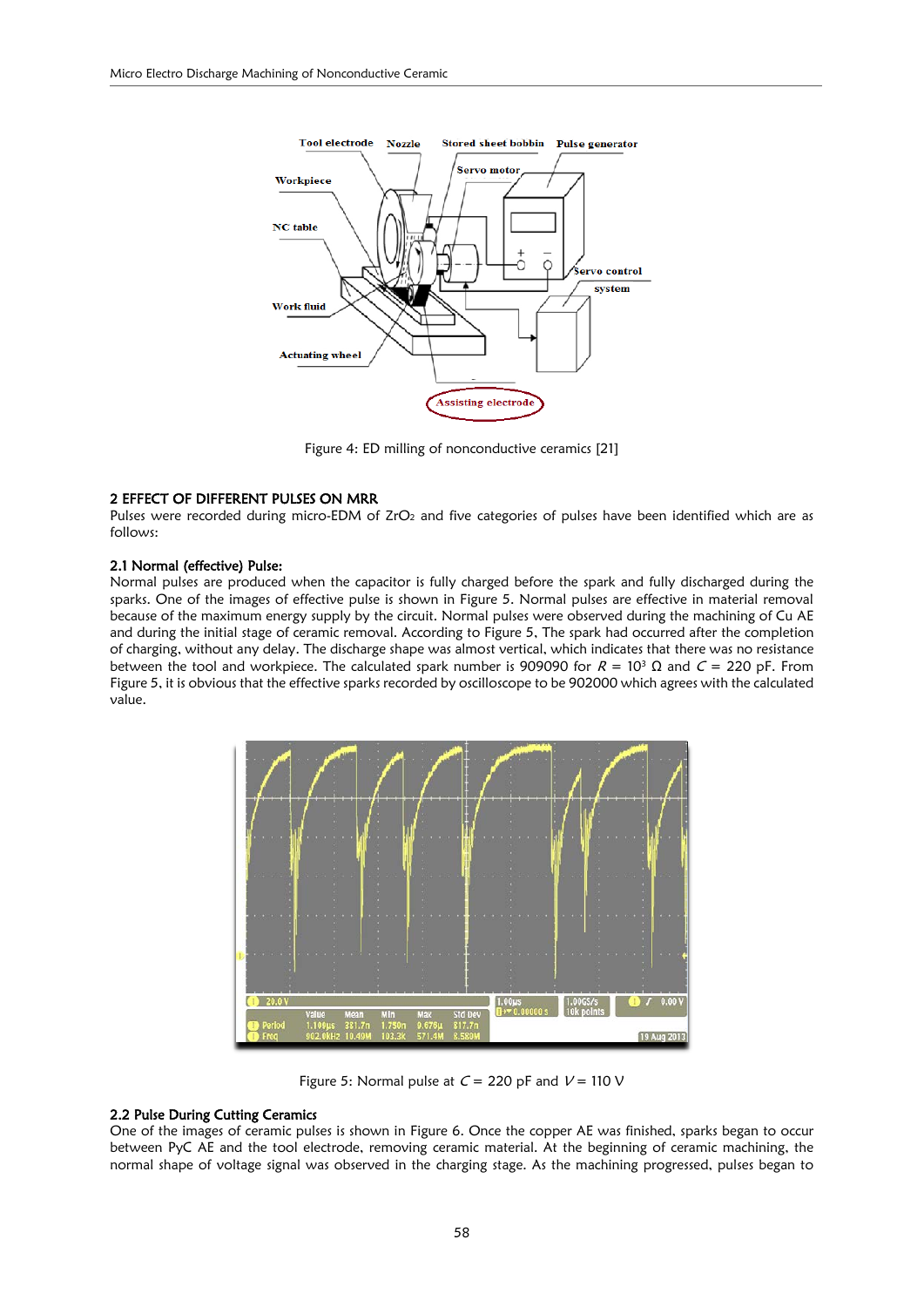remain constant at peak for long periods which indicate that the capacitor was fully charged but was waiting to release energy. It can be assumed that the conductive PyC layer had yet to attain the sufficient thickness and conductivity for the sparks. Once the conditions were fulfilled, the sparks occurred. From Figure 6, it can be concluded that the ceramic pulses have a longer pulse-off time than normal pulses.

## 2.3 Effective Arc Pulse

Some pulses were observed in which the capacitor was not fully discharged and the spark had occurred at higher voltages than zero, with lower currents. These are known as effective arc pulses. One of the images of effective arcs is given in Figure 7. Effective arcs have a smaller current than normal or ceramic discharges and remove a little amount of material. Effective arcs occurred due to the presence of a small amount of debris in the gap. Fewer electrons can reach the anode because of insufficient energy [20-21]. Two types of effective arc pulses were observed. In the first type of effective arcs, pulse-off time was similar to the normal pulse. In the second category of effective arcs, pulseoff time was longer which is similar to ceramic pulse.



Figure 6: Pulses during cutting ceramics at  $C = 100$  pF and  $V = 110$  V



Figure 7: Effective arc discharge at  $C = 100$  pF and  $V = 100$  V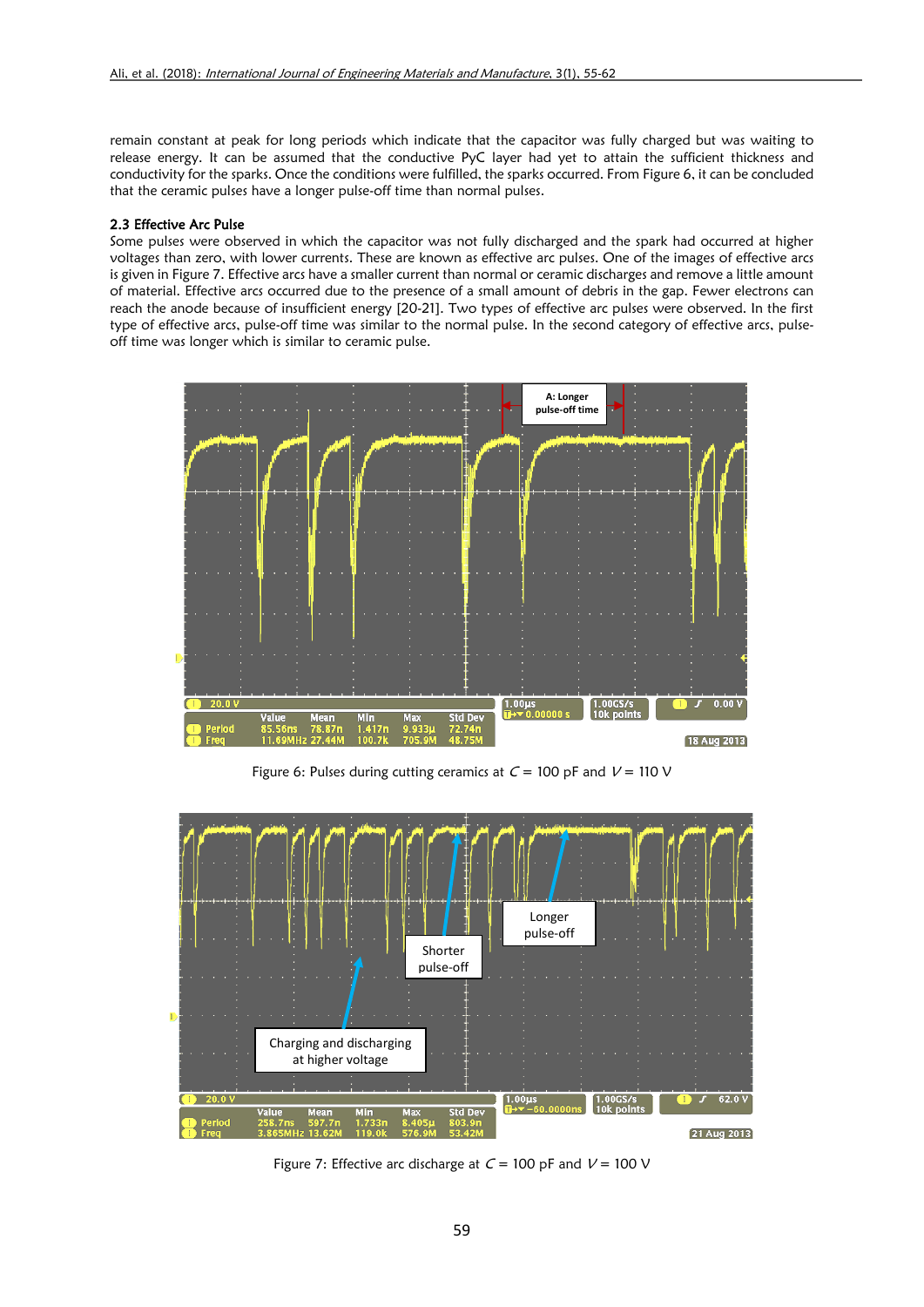

Figure Error! No text of specified style in document.8: Immature discharges at  $C = 100$  pF and  $V = 100$  V

## 2.4 Immature Pulse

During the deep machining of nonconductive ceramics, several pulses were observed in which sparks occurred after the capacitor voltage had reached a peak value. But charging started at a much higher voltage. These are identified as immature pulses. Immature pulses are produced due to the presence of a huge amount of debris inside the cavity and it creates a very small amount of energy. One of the images of immature pulses is given in Figure 8. Most of the immature pulses do not follow the charging and discharging characteristics of the RC circuit. In many cases, they are mixed with normal and ceramic pulses and produce complex pulse shapes [22].

## 2.5 Short Circuit

The short circuit occurred frequently in micro-EDM of nonconductive ceramics mainly due to two reasons:

- i) The presence of debris which creates the channel of current flow without the sparks;
- ii) Tool movement towards the workpiece without creation of a sufficiently conductive carbonic layer.

|  |  |  | Table Error! No text of specified style in document.1 Experimental parameters |  |  |
|--|--|--|-------------------------------------------------------------------------------|--|--|
|--|--|--|-------------------------------------------------------------------------------|--|--|

| Conditions                   |                                         | Values |                        |     |  |  |
|------------------------------|-----------------------------------------|--------|------------------------|-----|--|--|
| Workpiece                    |                                         |        | ZrO <sub>2</sub>       |     |  |  |
| Tool electrode               |                                         |        | Cylindrical copper rod |     |  |  |
| Tool electrode diameter (mm) |                                         |        |                        |     |  |  |
| Tool electrode polarity      |                                         |        | $-ve$                  |     |  |  |
| Assisting electrode          |                                         |        | Adhesive copper foil   |     |  |  |
|                              | Assisting electrode thickness $(\mu m)$ |        | 60                     |     |  |  |
| <b>Dielectric</b>            |                                         |        | Kerosene               |     |  |  |
| Pulse generator              |                                         |        | RC                     |     |  |  |
| Resistance ( $k\Omega$ )     |                                         |        |                        |     |  |  |
| Variables                    |                                         |        |                        |     |  |  |
| Factors                      | Parameters                              |        | Levels                 |     |  |  |
|                              |                                         |        | H                      | Ш   |  |  |
| A                            | Capacitance, $C$ (pF)                   | 1000   | 100                    | 10  |  |  |
| В                            | Voltage, $V(V)$                         | 100    | 90                     | 80  |  |  |
| C                            | Speed, n (rpm)                          | 350    | 300                    | 250 |  |  |
| D                            | Feed rate, $f(\mu m/s)$                 | 2      | 1.6                    | 1.2 |  |  |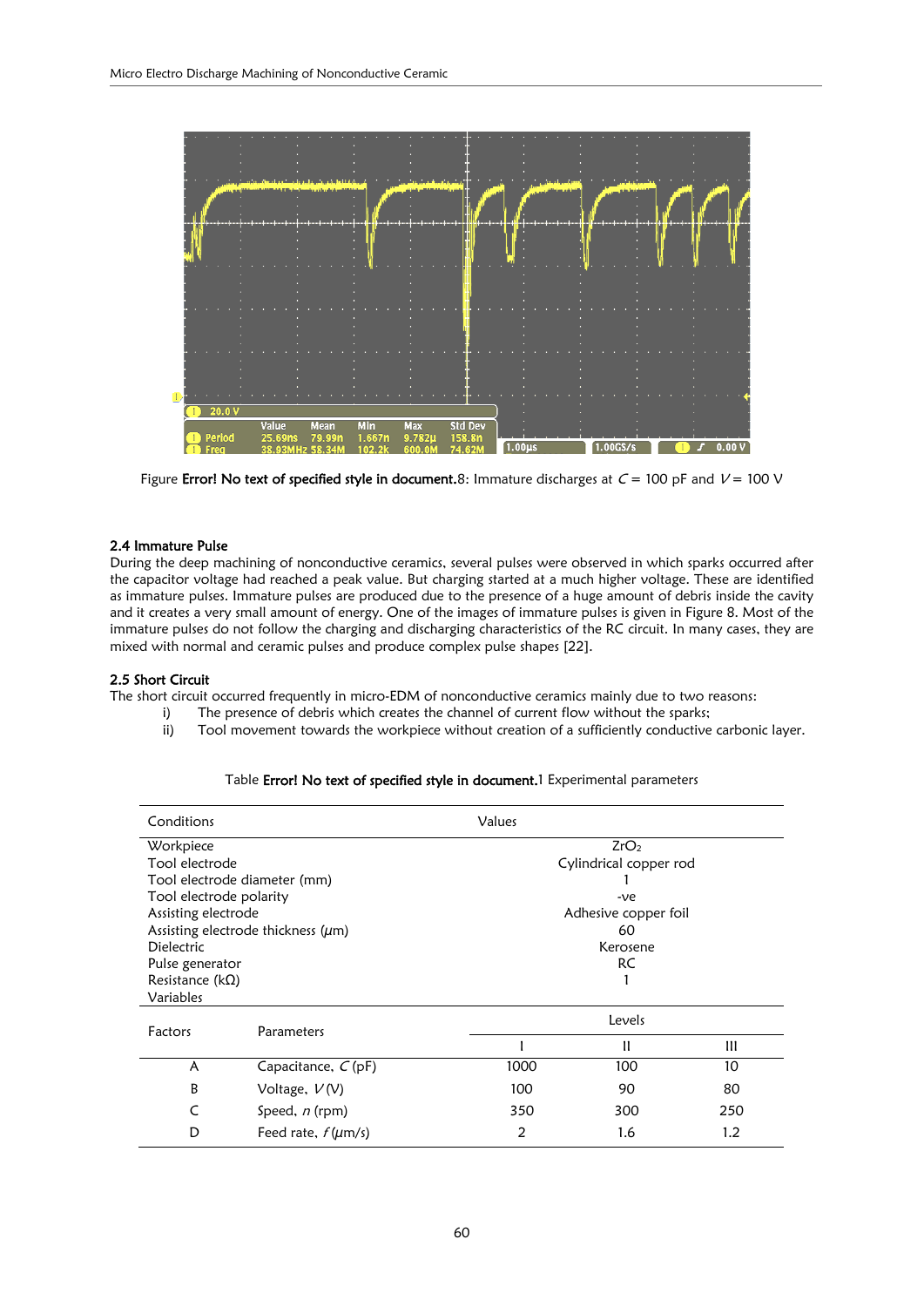## 2.6 Experimental Design

The design of experiments (DOE) is the technique of defining and investigating all possible conditions in an experiment involving multiple factors. A scientific approach was used for planning and conducting the experiments and for analysing the data efficiently. The DOE was used to:

- i) Reduce the number of trials significantly.
- ii) Identify important decision variables which control and improve the characteristics of the product or the process.
- iii) Find out the optimal setting of the parameters.

In this study, the Taguchi method was used for DOE and subsequent analysis of the results. It requires a minimum of one run per condition of the experiment. But one run does not represent the range of possible variability in the results. Repetition allows determination of variance index called signal to noise ratio. The greater this value, the smaller the product variance around the target. The parameters and their levels for the MRR were selected based on an experimental study as presented in Table 1. In the experimental investigations for the modelling of MRR, it was observed that the speed and feed rate are not significant parameters in micro-EDM of ZrO<sub>2</sub>.

To apply the models in micro-EDM of nonconductive  $ZrO<sub>2</sub>$  ceramic, parameters were found out by solving the developed models based on the expected MRR<sub>c</sub>. Using the parameter values, micro-channels and micro cavities were machined on nonconductive ZrO<sub>2</sub> ceramic material. Expected  $MRR_c$  were compared with the experimental values.

## 3 CONCLUSIONS

In this research, theoretical models of the material removal rate ( $MRR$ ) in micro-EDM of nonconductive ZrO<sub>2</sub> ceramic have been developed and validated. The research findings have been summarized as follows.

- 1. Process parameters for effective Micro-EDM of ZrO<sub>2</sub> have been identified by experimental study. Capacitance ranges of  $1^{01}$  -  $1^{03}$  pF and gap voltages of 80 - 100 V or capacitance ranges of 10 - 47<sup>0</sup> pF and gap voltages of 80 - 110 V have been identified as effective electrical parameters for micro-EDM of Zro2 with a –ve copper tool electrode and adhesive copper foil assisting electrode in kerosene dielectric fluid.
- 2. Models have been developed for RC pulse micro-EDM based on the single spark erosion using electrothermal theories. Multiplying correction factor (*ε*) derived from experimental investigations have been introduced to adjust the  $MRR$  in micro-EDM of nonconductive ZrO<sub>2</sub>. The theoretical  $MRR$  model has been expressed by following equation.

$$
MRR_c = \frac{\varepsilon N_s kCV^2}{2\rho} \left[ \frac{k_1}{H_v} + \frac{k_2}{H_m} \right]
$$
  

$$
\varepsilon = (-0.043 + 0.00009 \times C + 0.0022 \times V)^2
$$
  

$$
N_s = \frac{1}{5C(R_1 + R_2)}
$$

where *ε* is an experimental correction factor which has been determined in terms of the process parameters of capacitance and voltage and is expressed by following equation.  $N_s$  is the number of sparks per second which is estimated from the RC pulse charging and discharging duration and is expressed by:

- 3. It was found that the experimental  $MRR_c$  is very low compared to the theoretical values due to the longer pulse-off time in micro-EDM of nonconductive ceramics and for the effect of various ineffective pulses such as delayed discharge, short circuit, arching and immature discharges. In modelling, the formation energy of PyC and the machining energy of PyC were not quantified. Therefore, in addition to spalling effect, the correction factor, *ε* also includes the effect of formation-dissociation of PyC and the effect of ineffective pulses.
- 4. From the experimental investigation, it was found that capacitance is the most significant parameter for the creation of a conductive PyC layer in micro-EDM of nonconductive  $ZrO<sub>2</sub>$  ceramic. However, the MRR is controlled by voltage as a whole.
- 5. The MRR in micro-EDM of ZrO<sub>2</sub> was found to be very low compared to other hard materials. Because of electrical nonconductivity, a higher number of ineffective pulses were produced, which eventually lowered the  $MRR$  in  $ZrO<sub>2</sub>$  as compared to conductive materials.
- 6. Experiments were conducted to validate the MRR in micro-EDM of conductive copper materials. The effective number of sparks were recorded by oscilloscope at the initial stage of machining about 902000,